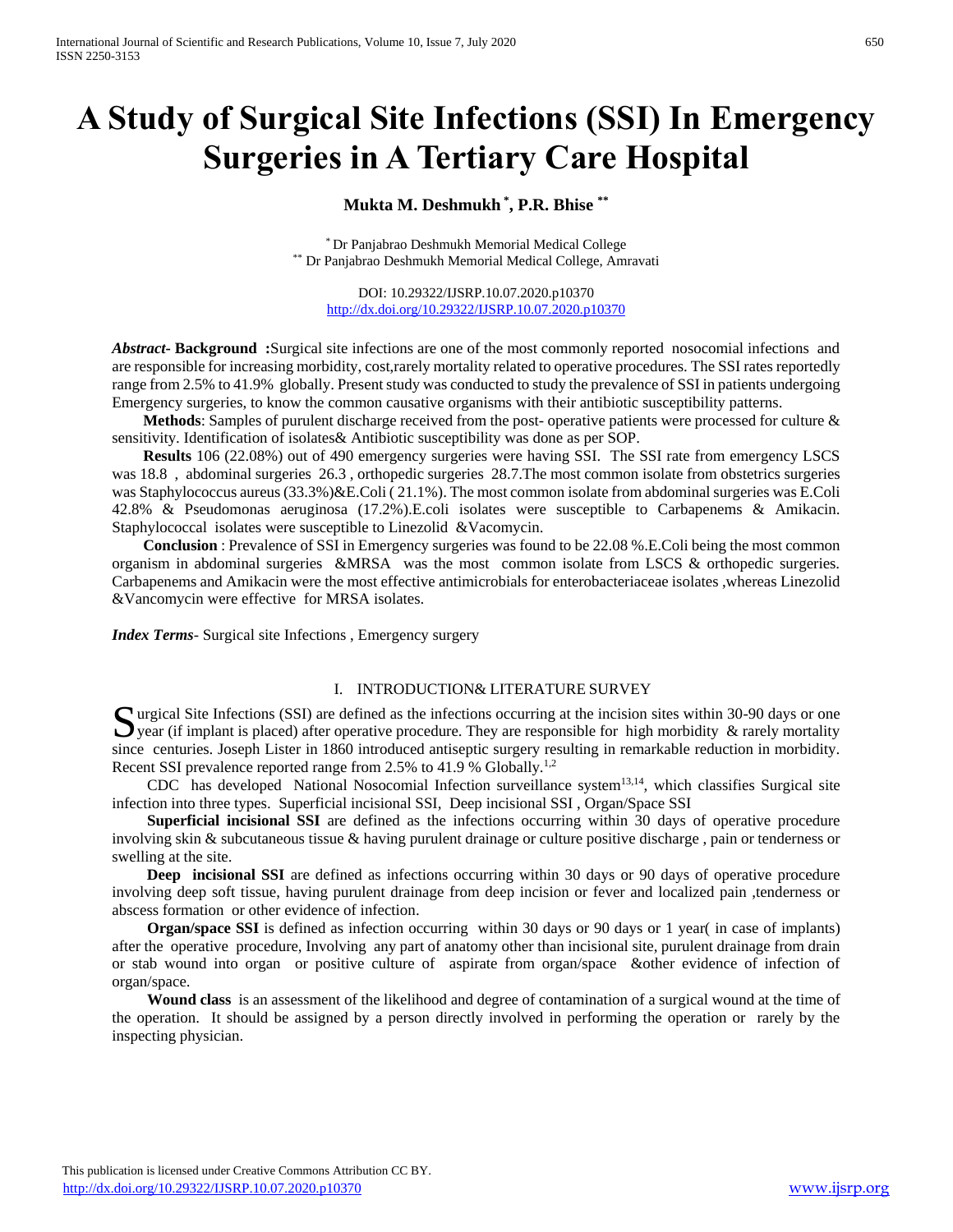International Journal of Scientific and Research Publications, Volume 10, Issue 7, July 2020 651 ISSN 2250-3153

| <b>Wound Class</b> | Examples                     |  |  |
|--------------------|------------------------------|--|--|
| Clean              | Mastectomy,<br>vascular      |  |  |
|                    | hernias                      |  |  |
| Clean              | Gastrectomy,                 |  |  |
| contaminated       | Hysterectomy                 |  |  |
| Contaminated       | appendectomy,<br>Rupture     |  |  |
|                    | <b>Bowel resection</b>       |  |  |
| Dirty              | Traumatic<br>wounds          |  |  |
|                    | Intestinal fistula resection |  |  |

 **Emergency operative procedure** is defined as non-elective , unscheduled operative procedure which does not allow for standard immediate preoperative preparation normally done within the facility of scheduled operation like skin preparation .

 Recently it has been defined as a procedure that is documented as per the facility's protocol to be an Emergency or Urgent procedure.<sup>14</sup>

 **Sources of SSI** can be endogenous from patient's own flora or exogenous from Hospital environment. Certain organisms are being excluded from SSI criteria like Blastomyces ,Histoplasma ,Coccidioides ,Paracoccidioides ,Cryptococcus, Pneumocystis or Organisms associated with latent infections.

 **Factors influencing SSI rate –**There are various factors which affect the SSI rate, like extremes of age. preexisting illness, type of wound, duration of surgery, pre & post operative stay, category of surgery i.e.elective or emergency . Various studies  $4,5,6,7$  have shown the prevalence of SSI varying from 15.2-25.8% in emergency surgeries to 4.76 to 7.4 % in elective surgeries.

## **AIM & OBJECTIVES** of the study were as follows.

- 1. To study the prevalence of SSI in post-operative patients with emergency surgeries.
- 2. To study the micro organisms associated with SSI and their antimicrobial susceptibility pattern.
- 3. To compare prevalence of SSI in surgical, obstetric and orthopedic emergency surgeries.

# II. MATERIAL & METHODS

 This cross sectional study was conducted in the Department of Microbiology Dr. P. D.M.M.H. Research centre Amravati from January 2018 to Dec. 2018. Patients who underwent Emergency surgeries in the departments of Surgery, Obstetrics & Orthopedic were included in the study. The study was approved by Institutional Ethical committee.

#### **Inclusion & Exclusion criteria-**

Samples received from patients with elective surgeries were excluded.

Samples obtained during surgical procedure were excluded.

Samples from incision site, aspirates from the post operative wounds from emergency surgery patients were included in the study.

# III. PROCEDURE :-

 Purulent discharge swabs, Aspirates from the incision sites received in the Department of Microbiology were processed & identification of isolates was done as per Standard Operative Procedures. Isolates were identified by performing different biochemical tests and confirmatory tests as per standard operative procedures . <sup>15</sup>Antibiotic Susceptibility testing was carried out as per CLSI guidelines 2017 by Kirby-Bauer disc diffusion method<sup>16</sup>

## IV. RESULTS & DISCUSSION:-

 490 patients who underwent surgical, obstetrics & orthopedic emergency surgeries were included in the present study. 106 (22.08%) patients were suspected as having SSI .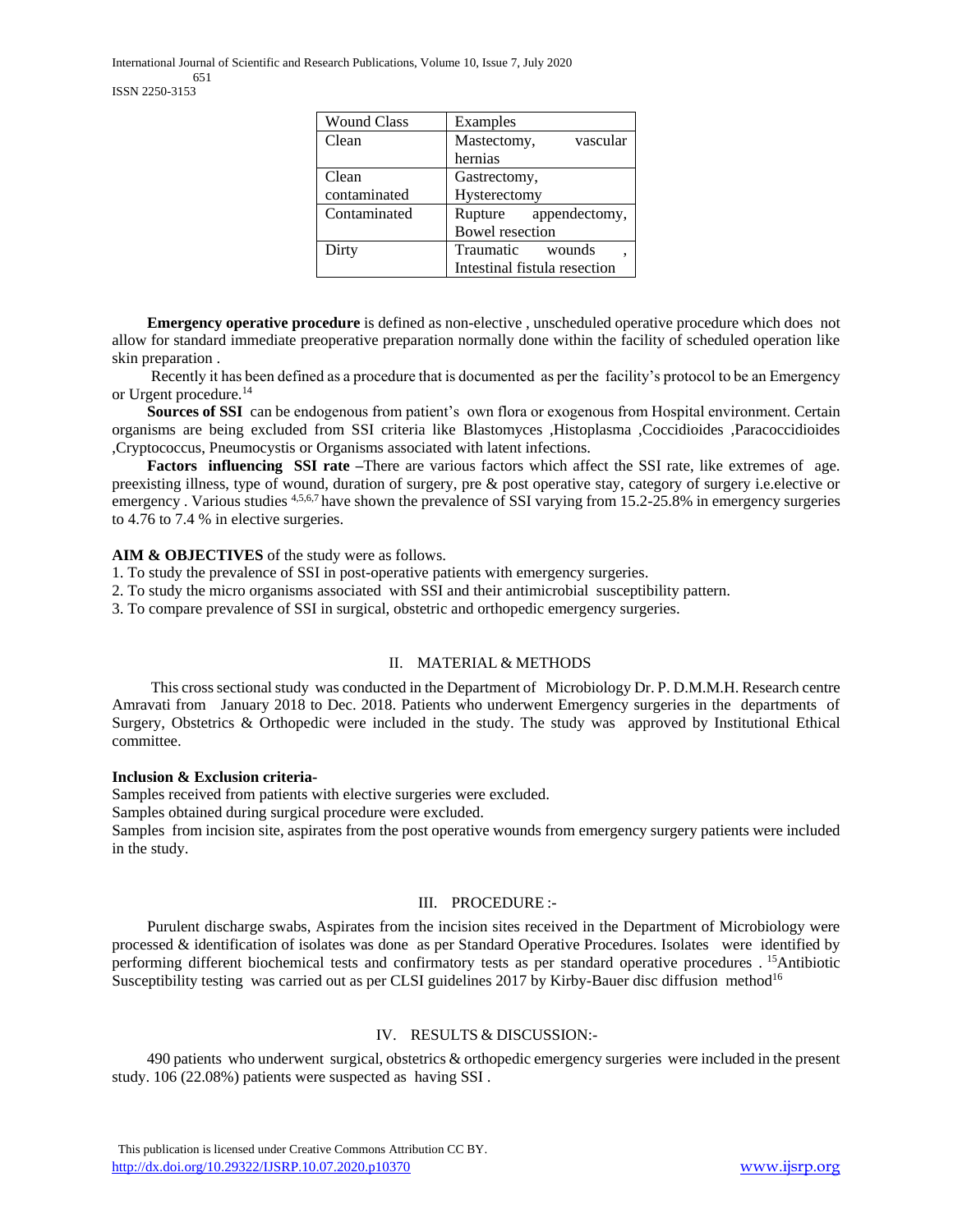International Journal of Scientific and Research Publications, Volume 10, Issue 7, July 2020 652 ISSN 2250-3153

 The different types of surgeries were appendectomy, laprotomy for Intestinal obstruction, Intestinal perforation( 148), Emergency LSCS(276), orthopedic surgeries for fractures, mainly multiple fractures ( 56.) (Table 1)

**Table 1 Numbers of Different types of Emergency surgeries**

| S.<br>No. | of<br><b>Type</b><br><b>Surgery</b> | <b>Number</b> | <b>Suspected</b><br><b>SSI</b> |
|-----------|-------------------------------------|---------------|--------------------------------|
| 1.        | Appendectomy                        | 85            | 28                             |
| 2.        | Intestinal<br>Perforation           | 63            | 19                             |
| 3.        | <b>LSCS</b>                         | 276           | 51                             |
|           | Multiple<br>Fractures               | 56            | 16                             |

 Out of 106 , 92 cases ( 87.6 %) were Culture positive. Overall prevalence of SSI in emergency surgeries in this study was found to be 22.08%. (Table 2)

Some Indian studies have reported the SSI prevalence in emergency studies ranging from 7.9 to 52.1 %.<sup>2,3,4,5,7,9.</sup> In our study prevalence of SSI in Emergency LSCS was 18.8% .Some other studies it ranges from 6.03% to 23.08% 10,11,12 Devjani De.etal reported SSI in Emergency LSCS as 23.08% , R.K Talukadar et al 6.03% , K.Vijaya A Padmaja reported 9.18% .

| <b>Type of Surgery</b>                       | No. of Samples<br>received | <b>No. Of Culture</b><br><b>Positive</b> |  |
|----------------------------------------------|----------------------------|------------------------------------------|--|
| Obstetrics (LSCS)                            | 51                         | 46                                       |  |
| Surgical<br>Appendectomy<br>Int. obstruction | 39                         | 35                                       |  |
| Orthopedic                                   | 16                         | 11                                       |  |
| Total                                        | 106                        | 92                                       |  |

## **Table 2: Distribution of Culture positive Samples received from different types of Surgeries**

 In present study SSI prevalence from Surgery was 26.3 %, compatible with study by M.K Maheshwari from Meerut 23.8% ,and 24.14 % as per study by Patel Sachin M. from Ahmadabad ..Other studies with abdominal surgeries showed variations in SSI from 7.9 to 52.1 % (3,5,9)The study from Aurangabad by Shahane V.et al have reported 7.9 % , Barnali Kakati et al reported it to be 15.2 %. Maximum of 52. 1% SSI was reported by Santosh M Patil from Sangareddy Telangana

 In orthopedic surgeries our study showed the prevalence of SSI was found to be 26.7 %, the type surgeries were mostly trauma surgeries e.g. multiple fractures. Other studies showed SSI prevalence ranging from 3.7 to 25.8 <sup>(6)</sup>

 The commonest isolate from abdominal surgeries was Escherichia coli 30.3% Some other studies also E. coli as a common isolate 38.4 % -- Santosh Patil et al in 2016 ,35.7% Patel Sachin et al in 2012, 31.2 % -- VarshaShahane et al in 2012, 34.8% -- Gamal A khaire et al in 2011,PankajkumarVerma et al has reported maximum of 71. 05 % E. coli isolates , where the SSI rate was also very high 66 % in abdominal surgeries e.g. Exploratory laprotomy with peritoneal lavage. Higher rate of isolation of E. coli from abdominal surgeries may be because ,the type of surgeries were mostly appendectomy or laprotomy for intestinal obstruction in which cases these wounds may be classified as contaminated causing endogenous infections. Which is like other studies, where E. coli or Klebsiella are the common infecting agents. Other studies where the common isolates from abdominal surgeries were E. Coli & Klebsiella are Barnalib Kakati et al 41.17 %, Gamal Khairy et al 35 % ( Table 4 )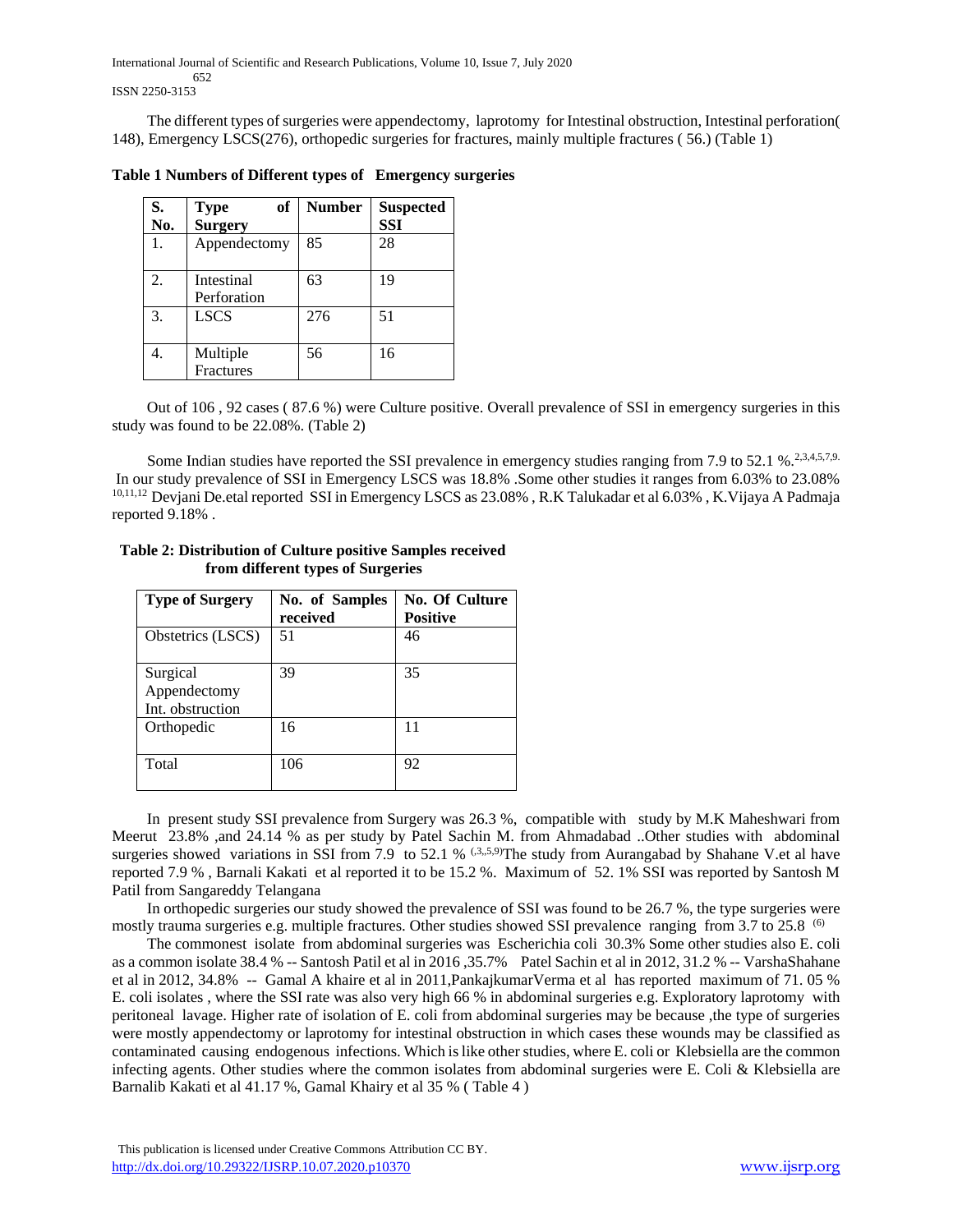International Journal of Scientific and Research Publications, Volume 10, Issue 7, July 2020 653 ISSN 2250-3153

 Other isolates were Staphylococcus aureus ( 21.7 %), Enterococcus species ( 7.06 %), Pseudomonas aeruginosa( 7.06 %), Klebsiella pneumoniae, Acinetobacter bawmanii. ( Table 3)

In our study the common isolate from LSCS patients was Staphylococcus aureus ( 21. 6 % ) . Other studies showed difference in the common isolates from LSCS surgeries, K.Vijaya et al 21.7%, Devjani et al22.7%, R.K.Talukadar et al 37.9%. Devjani et al have reported commonest isolate Acinetobacter bawmanii 32.03%. ( Table 5)

| types of purgeries<br><b>Isolate</b> |               | <b>Type of Surgery</b> |               |                          |
|--------------------------------------|---------------|------------------------|---------------|--------------------------|
|                                      | Abdo<br>minal | <b>LSCS</b>            | Orth<br>opedi | no. of<br><b>Isolate</b> |
| Escherichia coli                     | 19            | 9                      | c<br>0        | s<br>28                  |
| Staphylococcus aureus                | 0             | 20                     | 4             | 24                       |
| Enterococcus species                 | 6             | 2                      | $\mathbf{2}$  | 10                       |
| Pseudomonas                          |               |                        |               |                          |
| aeruginosa                           | 2             | 6                      | 2             | 10                       |
| Klebsiella pneumoniae                | 7             | 2                      | 0             | 09                       |
| Acinetobacter Sp.                    | 0             | 5                      | $\mathbf{2}$  | 07                       |
| Proteus spp.                         | 1             | $\mathbf{2}$           | 0             | 03                       |
| Streptococcus                        |               |                        |               |                          |
| Pyogenes                             | 0             | 0                      |               | 01                       |

#### **Table 3: Organisms isolated in different types of Surgeries**

**Table 4: Comparison of common isolates in Abdominal Surgeries with other studies**

| Author & year        | E. coli | <b>Klebsiella</b>    | <b>Enterococcus</b> |  |
|----------------------|---------|----------------------|---------------------|--|
|                      |         |                      |                     |  |
| Present study        | 30.3 %  | 9.61%                | 7.06 % %            |  |
| (2018)               |         |                      |                     |  |
| BarnalibKakati et al | 41.17   | 9.80%                | 7.84 %              |  |
| (2013)               | $\%$    |                      |                     |  |
| GamalKhairy<br>et al | 35 %    | Other common isolate | was                 |  |
| (2011)               |         | Pseudomonas 25 %     |                     |  |
| Patel Sachin et al.  | 35.7%   | 21.4%                |                     |  |
| (2012)               |         |                      |                     |  |
| Verma P et al 2017   | 71.6 %  |                      |                     |  |
|                      |         |                      |                     |  |

### **Table 5: Comparison of common isolates in Emergency LSCS in other studies**

| Author & year                | <b>S.aureus</b> | E.coli | <b>Acinetobacter</b> |
|------------------------------|-----------------|--------|----------------------|
| Present study<br>2018        | 21.7%           | 9.78%  | 5.43 %               |
| K. Vijaya et al<br>2013      | 21.1%           | 41.7%  |                      |
| Devjani De et al<br>2013     | 22.7%           |        | 32.03%               |
| R.K.Talukadar et<br>al, 2015 | 37.9%           | 18.3%  | 7.9 %                |

# **Antibiotic susceptibility Pattern:**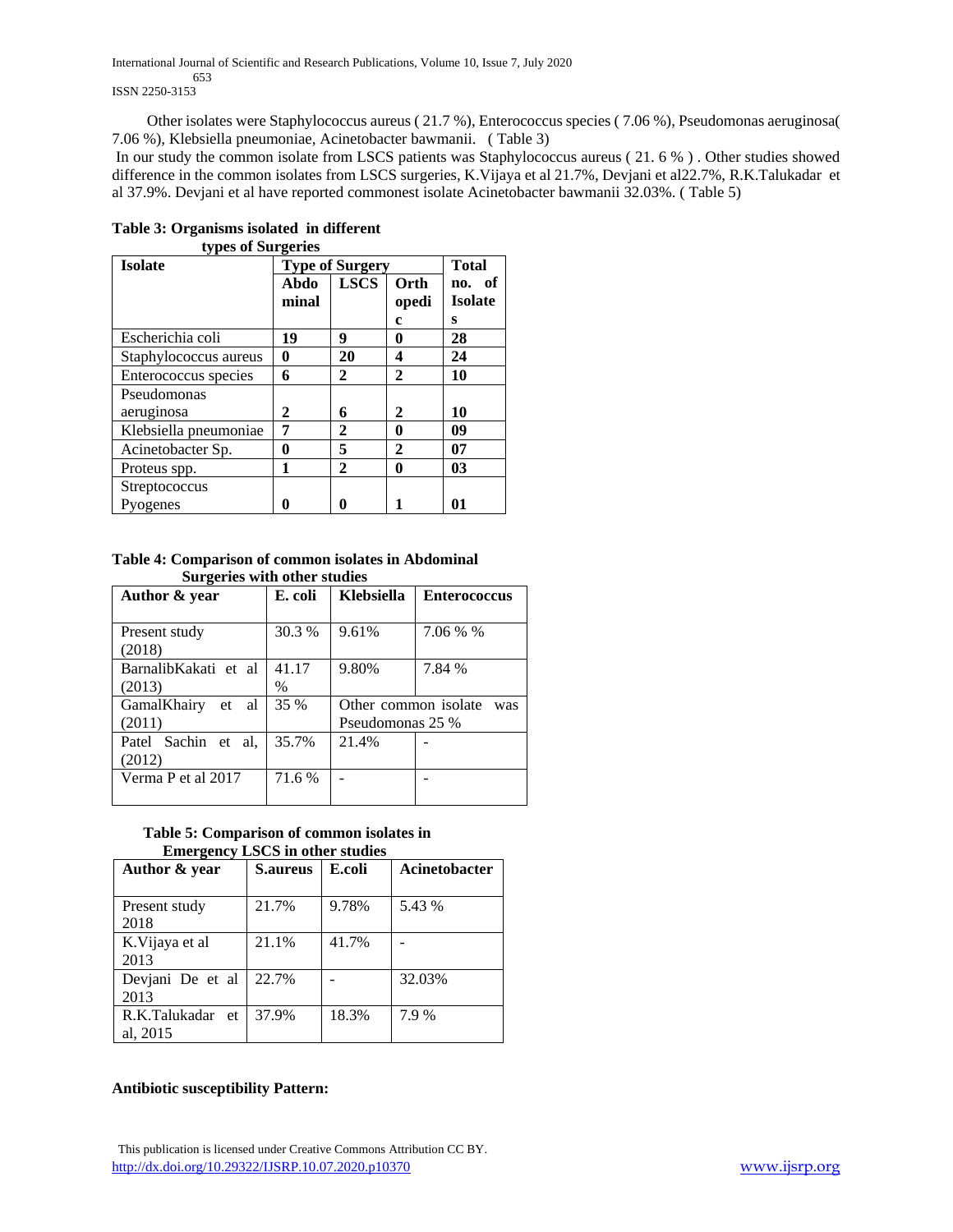International Journal of Scientific and Research Publications, Volume 10, Issue 7, July 2020 654 ISSN 2250-3153

 In our study For gram negative isolates Carbapenems ( Imipenem&Meropenem ) were the better antimicrobials with 88.8 to 90 % susceptibility. Susceptibility of Amikacin 60 to 82.1 % Piperacillin-Tazobactam 66 to 80 % Cephalosporins have significantly low susceptibility ranging from 22 to 32 % (Table 6)

|                | Table 0. Allumnet bolar Susceptibility of Grain negative isolates |          |         |          |            |            |
|----------------|-------------------------------------------------------------------|----------|---------|----------|------------|------------|
| <b>Isolate</b> | No. of isolates susceptible to different Antimicrobials           |          |         |          |            |            |
|                |                                                                   |          |         |          |            |            |
|                | Genta                                                             | Amikacin | Cefalo  | Cipro    | <b>PIT</b> | Carbapenem |
|                | mycin                                                             |          | sporins | floxacin |            | S          |
| E.Coli         | 15                                                                | 23       | 09      | 10       | 21         | 25         |
| (28)           | 53.5%                                                             | 82.1%    | 32.1%   | $35.7\%$ | <b>75%</b> | 89.3%      |
| Pseudomonas    | 06                                                                | 06       | 03      | 04       | 08         | 09         |
| (10)           | 60%                                                               | 60%      | 30%     | 40%      | 80%        | 90%        |
| Klebsiella     | 06                                                                | 07       | 02      | 04       | 06         | 08         |
| (9)            | 66.6%                                                             | 77.7     | 22.2%   | 44.4%    | 66.6 %     | 88.8%      |

**Table 6: Antimicrobial Susceptibility of Gram negative isolates**

In gram positive isolates 66.6 % of Staphylococcal isolates were MRSA, but all the isolates were susceptible to Vancomycin. Linezolid (93.7 %) Amikacin (81.3 %) were other better antimicrobial agents. 50 % of Enterococci were Vancomycin resistant. (Table 7)

| <b>Isolate</b> |                | No. of isolates susceptible to different Antimicrobials |                  |                   |               |                       |  |  |
|----------------|----------------|---------------------------------------------------------|------------------|-------------------|---------------|-----------------------|--|--|
|                | Ampi<br>cillin | Amika<br>cin                                            | Erythro<br>mvcin | Cipro<br>floxacin | Line<br>zolid | <b>Vanco</b><br>mvcin |  |  |
| <b>MRSA</b>    | 04             | 13                                                      | 06               | 05                | 15            | 16                    |  |  |
| (16)           | 25%            | 81.3%                                                   | 37.5%            | $31.2\%$          | $93.7\%$      | 100%                  |  |  |
| <b>MSSA</b>    | 03             | 06                                                      | 03               | 04                | 06            | 06                    |  |  |
| (06)           | 50%            | 100%                                                    | 50%              | 66.6%             | 100%          | 100%                  |  |  |
| Entero         | 03             | 04                                                      | 02               | 05                | 09            | 05                    |  |  |
| coccus         | 30%            | 40%                                                     | $22.2\%$         | 50%               | $90\%$        | 50%                   |  |  |
| (10)           |                |                                                         |                  |                   |               |                       |  |  |

**Table 7: Antimicrobial Susceptibility of Gram negative isolates.**

Different other also report similar type of antimicrobial susceptibility pattern.Birendrak.jain et al, SantoshM.Patil et al reported 50 % MRSA Resistance to more than three antimicrobials ( MDR ) is 33.3 % by Birendra Jain et al. VarshaShahane et al reported concordant results of Carbapenem, Amikacin & Cephalosporin Susceptibility as 100 % ,78 % & 10 % respectively. Barnali Kakati et al also reported more than 66 % resistance to all generations of Cephalosporins , but 100 % susceptibility to Imipenem (Table 8)

# **Table 8 : Comparison of Antimicrobial susceptibility in different studies**

| <b>Study by Author</b> | <b>Reported resistance/Susceptibility</b> |                                                                               |  |
|------------------------|-------------------------------------------|-------------------------------------------------------------------------------|--|
|                        | <b>MRSA</b>                               | <b>Gram Negative Isolates</b>                                                 |  |
| Birendra Jain et al    | 50%                                       | $MDR - (Resistant to more$<br>than $3$<br>antimicrobials $\rightarrow$ 33.3 % |  |
| Devjani De et al       | 23.8 %                                    | 100 % Susceptibility to Imipenem                                              |  |
|                        |                                           | 20-39 % to Cephalosporins                                                     |  |
| VarshaShahane et al    | -                                         | Amikacin $-78%$                                                               |  |
|                        |                                           | Imipenem 100 %                                                                |  |
|                        |                                           | Cephalosporins -10 %                                                          |  |
| SantoshM.Patil         | 50%                                       |                                                                               |  |
| BarnaliKakati et al    | 28.7 %                                    | Imipenem 100 %                                                                |  |
|                        |                                           | Cephalosporins -34 %                                                          |  |

 This publication is licensed under Creative Commons Attribution CC BY. <http://dx.doi.org/10.29322/IJSRP.10.07.2020.p10370> [www.ijsrp.org](http://ijsrp.org/)